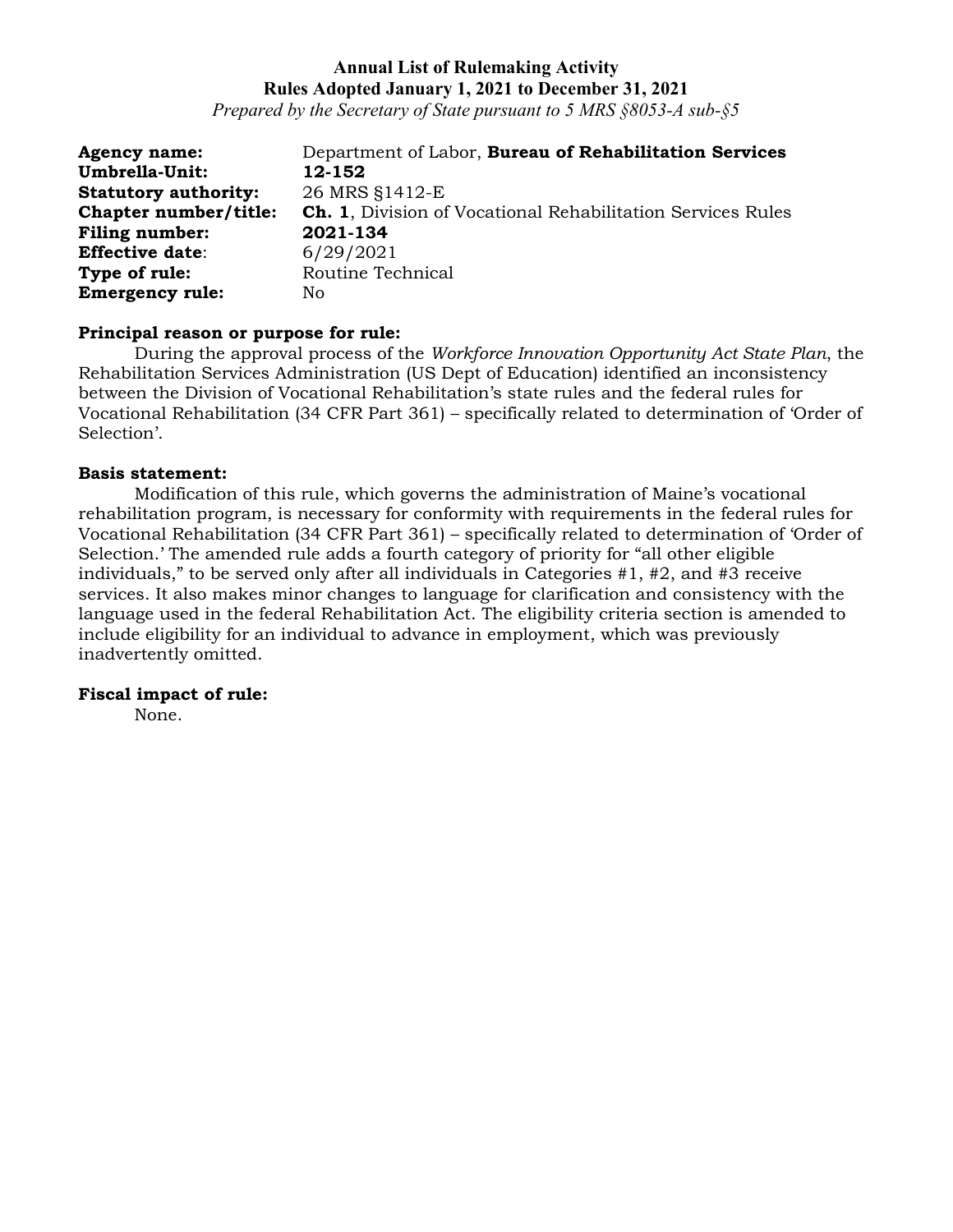*Prepared by the Secretary of State pursuant to 5 MRS §8053-A sub-§5*

| <b>Agency name:</b>         | Department of Labor, Bureau of Rehabilitation Services                |
|-----------------------------|-----------------------------------------------------------------------|
| Umbrella-Unit:              | 12-152                                                                |
| <b>Statutory authority:</b> | 26 MRS §1419-A                                                        |
| Chapter number/title:       | <b>Ch. 12.</b> Rules for the Communication Equipment Fund Program for |
|                             | People with Disabilities                                              |
| <b>Filing number:</b>       | 2021-135                                                              |
| <b>Effective date:</b>      | 6/28/2021                                                             |
| Type of rule:               | Routine Technical                                                     |
| <b>Emergency rule:</b>      | No.                                                                   |

#### **Principal reason or purpose for rule:**

These rule changes are necessary to conform with 26 MRS §1419-A.

#### **Basis statement:**

Modification of this rule is necessary to conform with 26 M.S §1419-A. It removes references to emergency alert notifications to persons who are deaf or hard-of-hearing in the rules, which govern the provision of funds for purchase, lease, upgrading, installation, maintenance and repair of specialized customer telecommunication equipment for persons with disabilities. Specifically, it updates descriptions within the Program of Services and Eligibility Determination sections of this Chapter by removing emergency alert notification equipment from the Cost Sharing Program; the Lending Program; the Emergency Alert Service Charge Discount; and the Provision of Equipment. It removes reference to texting equipment. It also removes Section 5 Reimbursements to Service Providers for Emergency Alert Service Charge Discount.

#### **Fiscal impact of rule:**

None.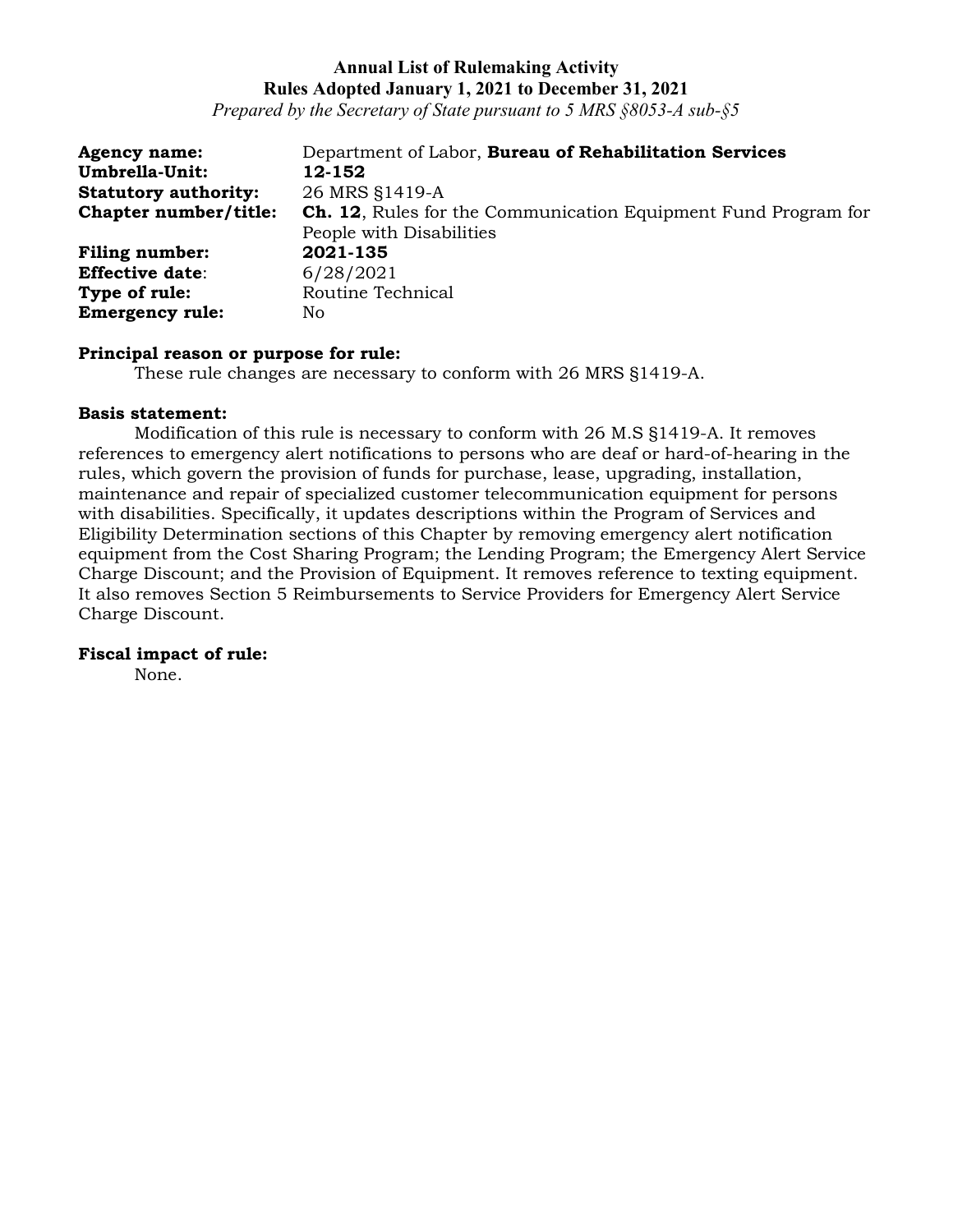*Prepared by the Secretary of State pursuant to 5 MRS §8053-A sub-§5*

| <b>Agency name:</b>         | Department of Labor, Bureau of Labor Standards, Board of           |
|-----------------------------|--------------------------------------------------------------------|
|                             | <b>Occupational Safety and Health</b>                              |
| Umbrella-Unit:              | 12-179                                                             |
| <b>Statutory authority:</b> | 26 MRS \$565                                                       |
| Chapter number/title:       | <b>Ch. 2.</b> Occupational Safety and Health Standards for General |
|                             | Industry Employment in the Public Sector                           |
| <b>Filing number:</b>       | 2021-232                                                           |
| <b>Effective date:</b>      | 11/20/2021                                                         |
| Type of rule:               | Routine Technical                                                  |
| <b>Emergency rule:</b>      | No.                                                                |

#### **Principal reason or purpose for rule:**

*(See Basis Statement)*

### **Basis statement:**

The purpose of this chapter is to ensure sufficient protection for public sector healthcare workers in accordance with state law that requires adoption of OSHA standards as a minimum standard. This rule incorporates by reference changes to the Federal Occupational Safety and Health Administration regulations, 29 CFR Part 1910, in particular, the COVID-19 Emergency Standard contained in Subpart U, released on June 10, 2021, and corrected on July 14, 2021.

### **Fiscal impact of rule:**

Public sector employers that provide healthcare services or healthcare support services are already complying with these or similar requirements under other federal and state laws and regulations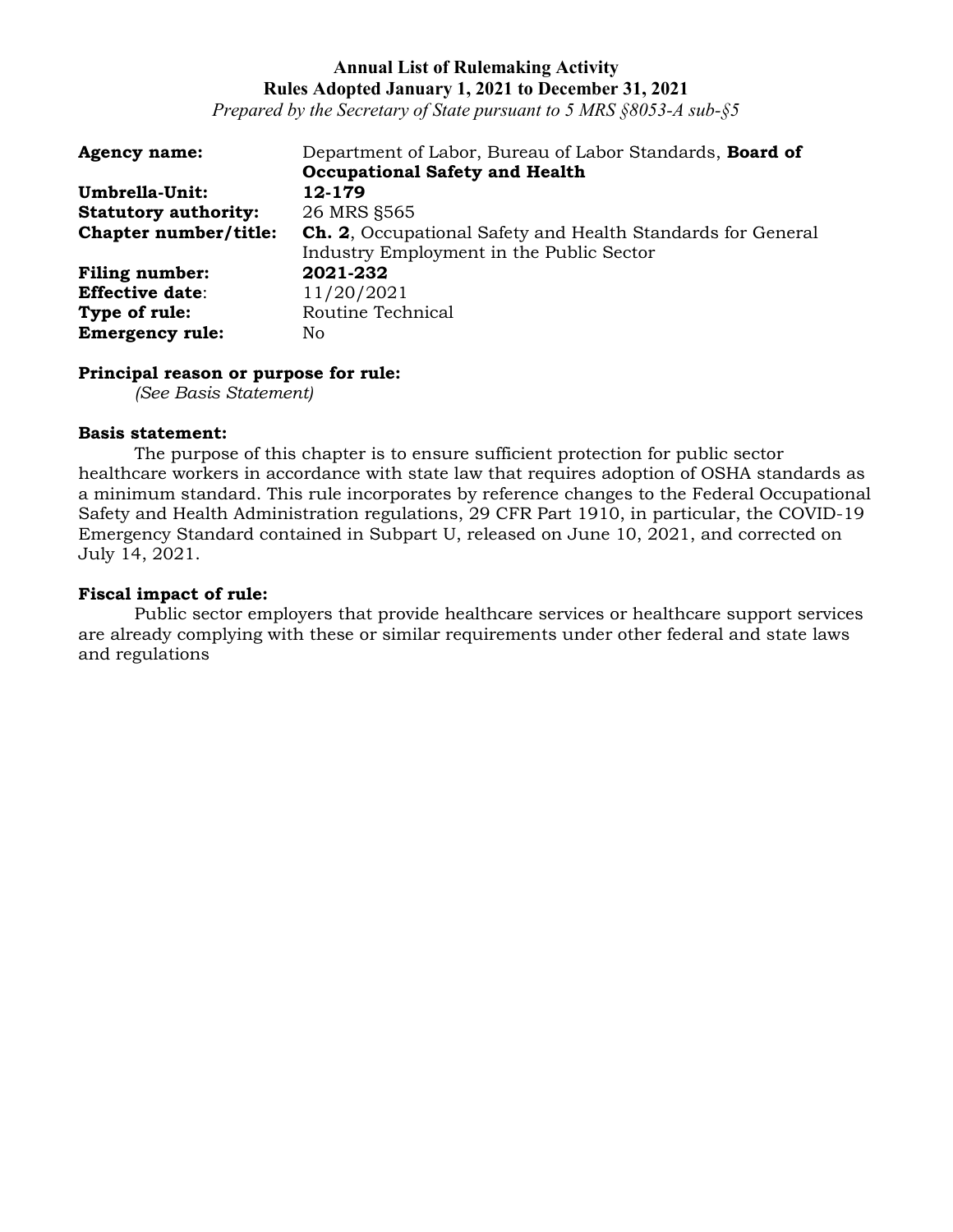*Prepared by the Secretary of State pursuant to 5 MRS §8053-A sub-§5*

| <b>Agency name:</b>         | Department of Labor, Bureau of Labor Standards, Board of          |
|-----------------------------|-------------------------------------------------------------------|
|                             | <b>Occupational Safety and Health</b>                             |
| Umbrella-Unit:              | 12-179                                                            |
| <b>Statutory authority:</b> | 26 MRS §§ 565, 2107                                               |
| Chapter number/title:       | <b>Ch. 5.</b> Occupational Safety and Health Standards for Public |
|                             | <b>Safety Diving</b>                                              |
| <b>Filing number:</b>       | 2021-233                                                          |
| <b>Effective date:</b>      | 11/20/2021                                                        |
| Type of rule:               | Routine Technical                                                 |
| <b>Emergency rule:</b>      | No.                                                               |

### **Principal reason or purpose for rule:**

*(See Basis Statement)*

### **Basis statement:**

The purpose of this chapter is for the Board of Occupational Safety and Health (BOSH) to establish standards and procedures to protect public safety divers from the hazards of diving. This rule covers safety standards and procedures for compressed gas diving performed in the interest of search and rescue or related public safety purposes. This amendment to the rule includes clarifications to terminology.

The amendment to this rule also includes clarification as to interaction with other BOSH rules and federal standards. While the Federal Occupational Safety and Health Administration (OSHA) regulations, 29 CFR Part 1910, are incorporated by reference in BOSH rule chapter 2, and OSHA regulations, 29 CFR 1926 Subpart Y are incorporated by reference in BOSH rule, chapter 3, those federal standards apply to commercial or scientific diving activities and do not apply to search and rescue or related dives for public safety purposes.

# **Fiscal impact of rule:**

N/A